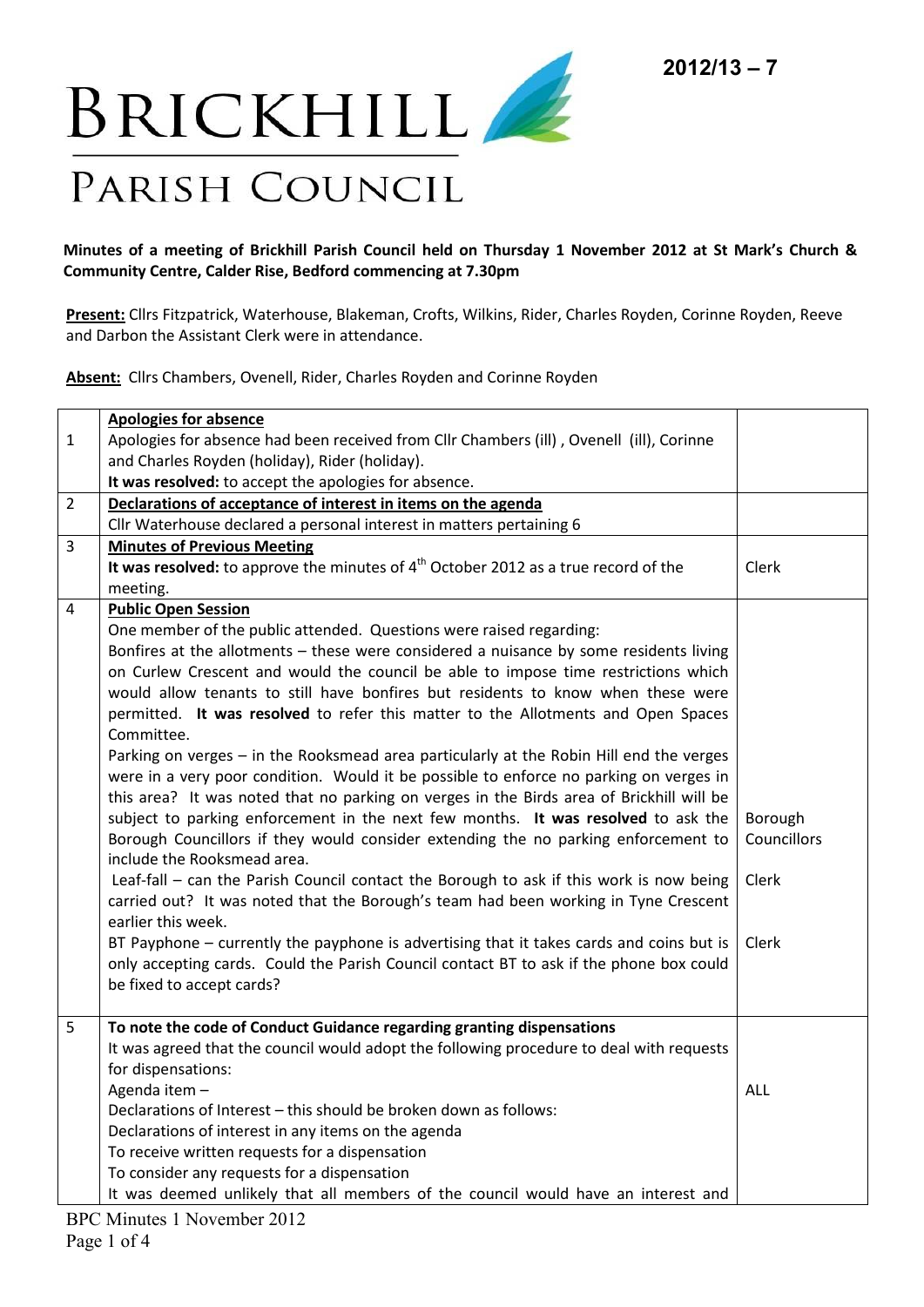|                | require a dispensation for the same topic and therefore each request could be<br>considered by full council at each meeting. In addition where members have an interest<br>such as "Allotments" then councillors can make a request in writing and a dispensation<br>granted which would remain in place for the remainder of their term of office.                                                                                                                                                                                                                                                                                                                                                                                                                                                                                                                                                                                                                                                                                                                                                                                                              |                                                    |
|----------------|------------------------------------------------------------------------------------------------------------------------------------------------------------------------------------------------------------------------------------------------------------------------------------------------------------------------------------------------------------------------------------------------------------------------------------------------------------------------------------------------------------------------------------------------------------------------------------------------------------------------------------------------------------------------------------------------------------------------------------------------------------------------------------------------------------------------------------------------------------------------------------------------------------------------------------------------------------------------------------------------------------------------------------------------------------------------------------------------------------------------------------------------------------------|----------------------------------------------------|
|                | All councillors would still be required to declare an interest at the start of the meeting<br>but at the same time advise that a dispensation had been granted. This way both the<br>interest and the dispensation are recorded in the minutes accordingly.                                                                                                                                                                                                                                                                                                                                                                                                                                                                                                                                                                                                                                                                                                                                                                                                                                                                                                      |                                                    |
| 6              | To receive feedback from the Allotments and Open Spaces Committee<br>The allotments and Open Spaces committee met for the first time in October and Cllr<br>Crofts was nominated as Chairman. It was agreed that the committee would meet on a<br>quarterly basis with the next meeting in February 2013 - usually on the $3rd$ Tuesday of<br>the month. The committee agreed not to approve the installation of additional fencing<br>as this was too costly and would not necessarily prove an effective deterrent.<br>Alternatives were considered including planting "burberis" which is a prickly, fast<br>growing shrub which could be purchased for approx £500 + VAT. This could be planted in<br>areas where the fence is considerably lower and fill in the areas which have not already<br>been planted with hedgerow. It was resolved to purchase the shrubs and arrange for a<br>date and invite tenants to help with this task. The committee also considered installing<br>plastic taps if and when replacement taps were required. A copy of the minutes from the<br>allotments and open spaces committee is attached to the minute file.        | Allotments<br>Officer                              |
| $\overline{7}$ | To respond to the council tax reduction scheme consultation<br>Members of the council had received information relating to this item in the clerk's<br>report. Cllr Crofts gave a verbal report and had researched this item breaking down how<br>the proposed scheme would affect residents of Brickhill. The scheme would still protect<br>people on low incomes and members of the council were asked to support the following<br>motion:<br>"That Brickhill Parish Council support the consultation plans as a fair and sensible<br>proposal to protect the most vulnerable individuals and families within our Parish who<br>have limited incomes and are seeking work. That the Parish Council supports a scheme<br>which encourages individuals not to leave second properties unoccupied or empty."<br>It was resolved that the Clerk would respond on behalf of the parish council as per the<br>motion put forward by Cllr Crofts.<br>It was noted that there were a number of consultations which the Parish Council could<br>respond to and that these would be looked at in more detail by the Finance Advisory<br>Group at their November meeting. | Clerk<br>Finance<br><b>Advisory Group</b>          |
| 8              | To consider and approve changes to the Parish newsletter<br>The clerk had requested the December newsletter is increased to 12 pages as historically<br>there are always more articles and events at this time of the year. In addition the<br>Borough wishes to place a full page advert and 3 new advertisers wished to place<br>adverts. The increased cost for this edition would only be £41 due to the increased<br>amount of advertising being carried. It was resolved to increase the December edition<br>of the newsletter to 12 pages.<br>In addition would the Clerk had suggested changing the title of the newsletter to Brickhill<br>News or something similar which is more in line with other Parish publications. It<br>resolved to alter the title to Brickhill News but not to adopt the proposed style.                                                                                                                                                                                                                                                                                                                                     | Clerk<br>Finance<br><b>Advisory Group</b><br>Clerk |
| 9              | To note correspondence regarding Tree Planting and Martin Tidy regarding<br><b>Neighbourhood Planning</b>                                                                                                                                                                                                                                                                                                                                                                                                                                                                                                                                                                                                                                                                                                                                                                                                                                                                                                                                                                                                                                                        |                                                    |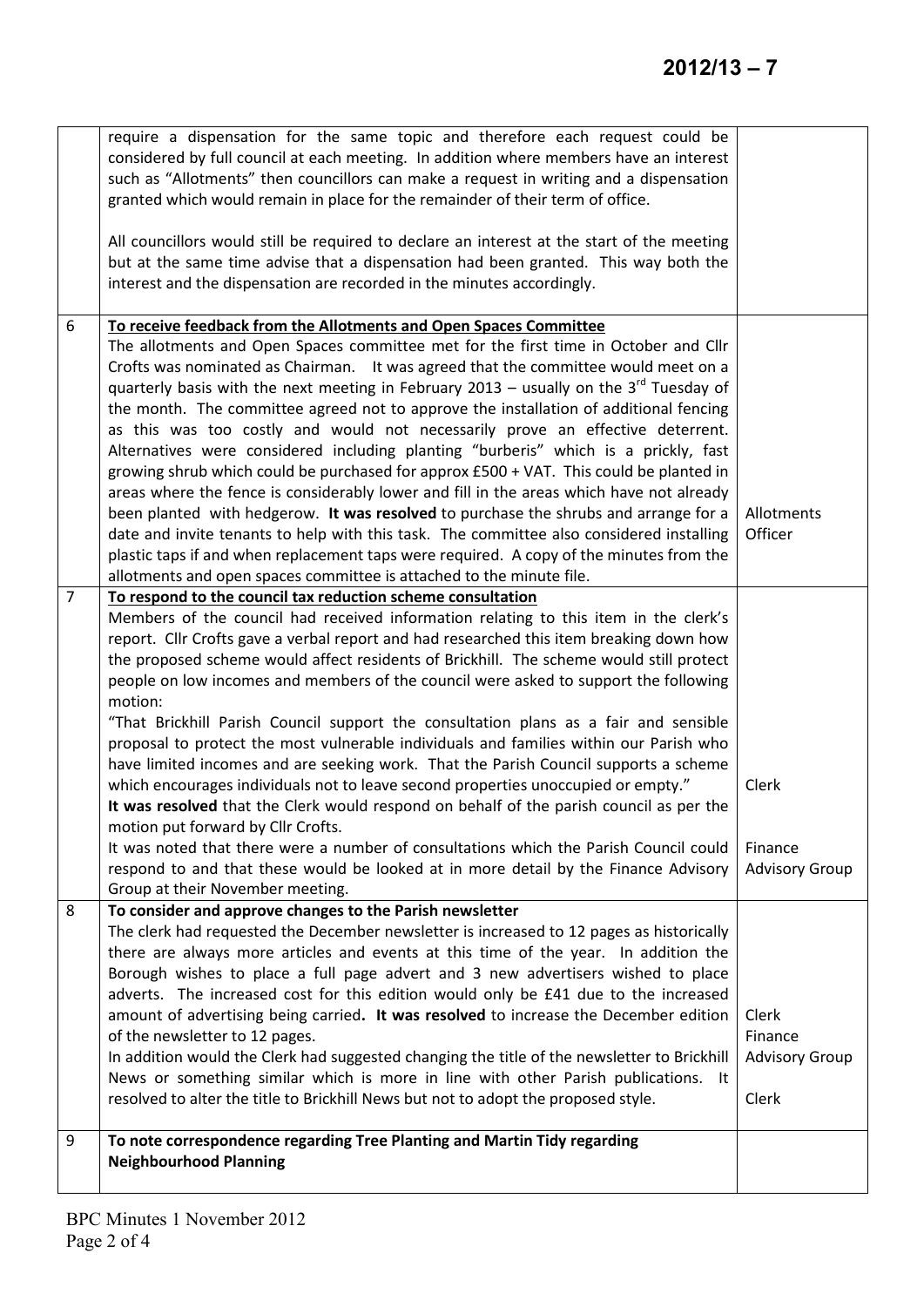|    | It was resolved to purchase 500 bulbs location to be decided but most likely would be in<br>the Mallard Hill part of the Parish.                                                                                                                                                                                                                                                                                                                                                                                                                                                                                                                                                                                                                                                                                                                                                                                                                  |                                                 |                                                                                   |                 | Clerk                     |  |
|----|---------------------------------------------------------------------------------------------------------------------------------------------------------------------------------------------------------------------------------------------------------------------------------------------------------------------------------------------------------------------------------------------------------------------------------------------------------------------------------------------------------------------------------------------------------------------------------------------------------------------------------------------------------------------------------------------------------------------------------------------------------------------------------------------------------------------------------------------------------------------------------------------------------------------------------------------------|-------------------------------------------------|-----------------------------------------------------------------------------------|-----------------|---------------------------|--|
|    | There followed a lengthy discussion on the merits of producing a Neighbourhood<br>Development Plan. It was noted that there is no land left for large scale development<br>within Brickhill and only 8 sites where infill development could take place. Whilst<br>members of the council were interested in the proposal they felt that more information<br>was required. It was resolved to seek further information from the Borough including a<br>timetable of dates, cost implications and this would be re-considered once this<br>information was available.                                                                                                                                                                                                                                                                                                                                                                               |                                                 |                                                                                   |                 | Clerk                     |  |
| 10 |                                                                                                                                                                                                                                                                                                                                                                                                                                                                                                                                                                                                                                                                                                                                                                                                                                                                                                                                                   |                                                 | This item was withdrawn and will be discussed at the next parish council meeting. |                 | Clerk/Cllr<br>Fitzpatrick |  |
| 11 | Consideration of transfer of additional responsibilities from Bedford Borough Council<br>to Brickhill Parish Council<br>Cllr Fitzpatrick circulated a report to all members of the council (copy attached in minute<br>file). Currently residents in Brickhill pay a higher special area charge compared to those<br>in rural parishes as proportionally we have a larger number of open spaces that are<br>maintained by the Borough - overall the SA charge for Brickhill was £108,000. There was<br>a proposal to open discussions regarding transfer of some additional areas from the<br>Borough to the Parish Council. Members then voted on this item and it was resolved<br>not to pursue this proposal.                                                                                                                                                                                                                                  |                                                 |                                                                                   |                 |                           |  |
| 12 | <b>Financial Matters</b><br>To receive a monthly update against budget<br>i)<br>Information circulated to all members prior to the meeting. It was noted that the<br>allotments income section had a discrepancy in the formula which meant the figures<br>presented were incorrect. In addition the community centre figures were also incorrect.<br>It was resolved to ask the Clerk to reproduce the monthly accounts against budget with<br>the amendments made and that this document is viewed by the Assistant Clerk prior to<br>the meetings. The Assistant Clerk reported that although an error had occurred at<br>tonight's meeting the Allotments and Open Spaces Committee had received figures<br>regarding the Allotments and Waveney Green budget and these were correct.<br>It was noted that members of the council were pleased to see a breakdown of reserves,<br>how this had been spent and what our current balances were. |                                                 |                                                                                   |                 |                           |  |
|    | ii)                                                                                                                                                                                                                                                                                                                                                                                                                                                                                                                                                                                                                                                                                                                                                                                                                                                                                                                                               | To approve the accounts for payment as follows: |                                                                                   |                 |                           |  |
|    | Ch<br>No                                                                                                                                                                                                                                                                                                                                                                                                                                                                                                                                                                                                                                                                                                                                                                                                                                                                                                                                          | Payee                                           | <b>Details</b>                                                                    | £               |                           |  |
|    | 545                                                                                                                                                                                                                                                                                                                                                                                                                                                                                                                                                                                                                                                                                                                                                                                                                                                                                                                                               | Herts CC                                        | Stationery                                                                        | 22.50           |                           |  |
|    | 546                                                                                                                                                                                                                                                                                                                                                                                                                                                                                                                                                                                                                                                                                                                                                                                                                                                                                                                                               | G Moore Skips Ltd                               | Skip hire (allotments)                                                            | 189.48          |                           |  |
|    | 547                                                                                                                                                                                                                                                                                                                                                                                                                                                                                                                                                                                                                                                                                                                                                                                                                                                                                                                                               | C Green                                         | Open House balance of grant                                                       | 146.53          |                           |  |
|    | 548                                                                                                                                                                                                                                                                                                                                                                                                                                                                                                                                                                                                                                                                                                                                                                                                                                                                                                                                               | Beds BC                                         | Maintenance costs for Waveney<br>Green                                            | 1035.54         |                           |  |
|    | 549                                                                                                                                                                                                                                                                                                                                                                                                                                                                                                                                                                                                                                                                                                                                                                                                                                                                                                                                               | <b>Brickhill C Centre</b>                       | Office rental and hall hire charges                                               | 557.00          |                           |  |
|    | 550                                                                                                                                                                                                                                                                                                                                                                                                                                                                                                                                                                                                                                                                                                                                                                                                                                                                                                                                               | White Hart Press                                | Compliment slips and business cards                                               | 186.00          |                           |  |
|    | 551                                                                                                                                                                                                                                                                                                                                                                                                                                                                                                                                                                                                                                                                                                                                                                                                                                                                                                                                               | D Tilston                                       | Refund of allotment plot deposit                                                  | 20.00           |                           |  |
|    | 552<br>553                                                                                                                                                                                                                                                                                                                                                                                                                                                                                                                                                                                                                                                                                                                                                                                                                                                                                                                                        | Chris Horne Gardens Ltd<br>Cromwell Group Itd   | Grass cutting (allotments)<br>Replacement ash bin (insurance<br>claim)            | 180.00<br>51.04 |                           |  |
|    |                                                                                                                                                                                                                                                                                                                                                                                                                                                                                                                                                                                                                                                                                                                                                                                                                                                                                                                                                   |                                                 |                                                                                   |                 |                           |  |